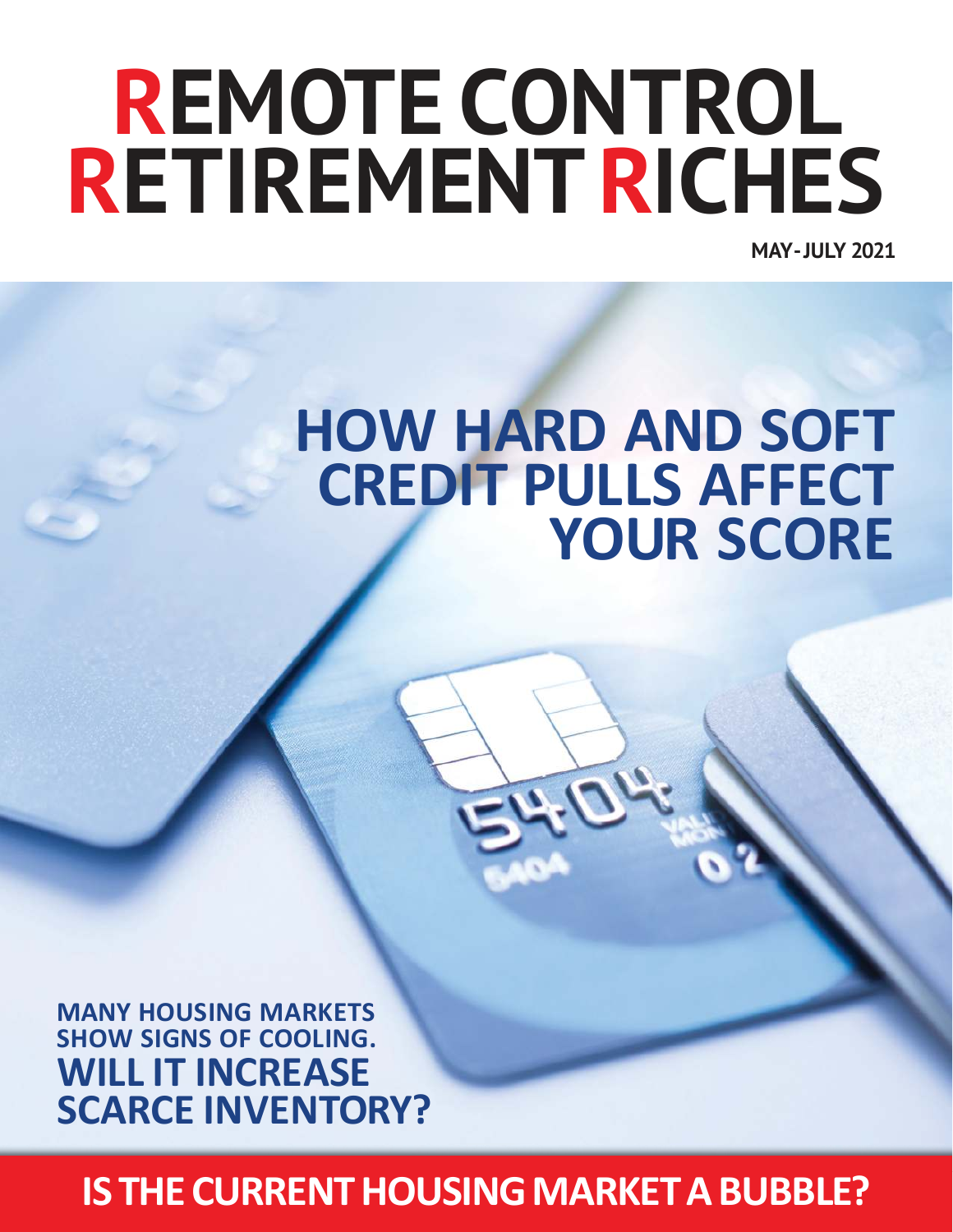# **OUR MAY 15TH 2021 EXPO**



Our Expo on May 15th 2021 was a lot of fun. The event had several hundred investors in attendance by Zoom. During the expo we discussed the issues of low supply vs. high demand, and the need to wait for supply to catch up. The rise in building materials cost and how it's contributing to price increases was another topic of discussion.

There were many brilliant questions asked throughout the day.

Lucian Ioja spoke about the upcoming inflation and how to protect ourselves from its ravages. Fortunately for us, holding real estate is a classic inflation hedge, and when coupled with fixed-rate 30-year loans at some of the lowest interest rates in history, inflation is sure to erode these fixed-rate loans faster as it increases.

In our case, inflation is actually a positive force for our future financial strength,

Aaron Ruiz talked about insurance considerations, some things to watch out for in insurance policies, liability coverage, roof coverage issues to consider, and overall covered useful insurance-related information.

Weiming Peng talked about the 1031 tax-deferred exchange. He explained about the timelines, the procedures, covered reverse exchanges, and overall illuminated this important issue. I can add that as of the summer of 2021, it's hard to execute 1031 exchanges due to lack of target properties to purchase, especially ones that will be available during the stringent exchange timelines.

The event ended at 2:00PM PST. We had investors join in from all over the world. That is one of the benefits of an online event.

#### **OUR NEXT EVENT IS ON SATURDAY, THE 11TH OF SEPTEMBER, 2021.**

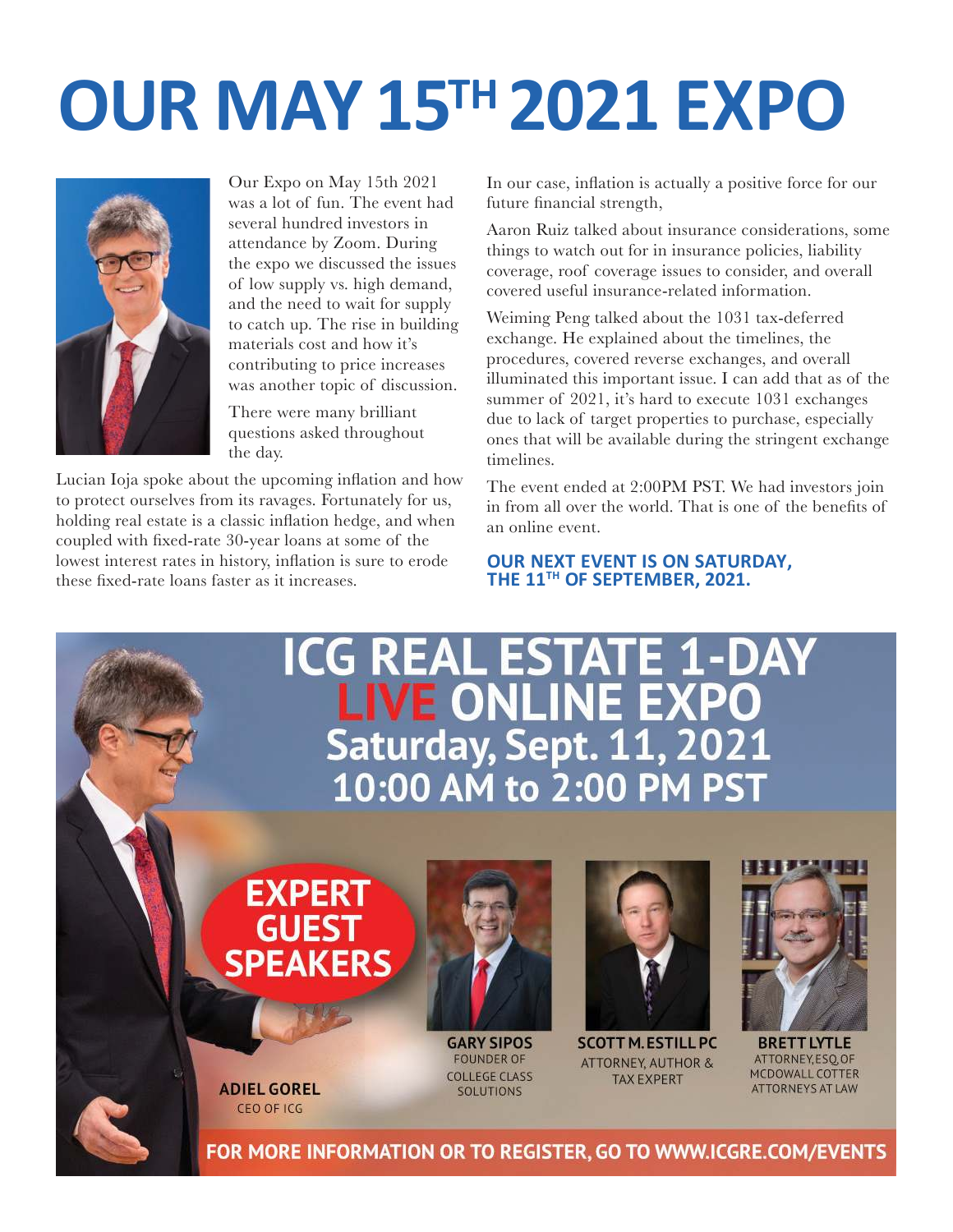## **IS THE CURRENT HOUSING MARKET A BUBBLE?**

The question as to whether the current housing price increases in many markets is reminiscent of the boom of 2004-2006, to be followed by a painful recession, is asked frequently.

I believe the current conditions are vastly different that the ones before the recession of 2008.

There is a good article in Forbes by Paul Elizalde from June 21, 2021, a good portion of which I copy here for your convenience. It's called "3 Reasons Why The Real Estate Market Boom Is Not A Bubble":

"According to every available measure, median home sales prices in the U.S. are at a record high, and they show little signs of cooling off.

To some, this brings back memories of the real estate debacle of the 2000s, and they wonder if this bull market will end up, like then, in a big crash. Good news: today's strong housing market is radically different, far healthier and it could chug along for many more years.

Back in the mid-2000s, after a systematic dismantling of financial regulations, the real estate market rallied for all the wrong reasons: "no-doc" mortgages (those approved without verifying the borrower's financial condition), an appraisal industry gone awry and paid-for AAA credit ratings for derivative products backed by junk-quality mortgage loans. The real estate boom was built on a flimsy foundation and, accordingly, it came crashing down. The ensuing crisis was severe.

#### **REASON 1: NO CREDIT BOOM**

Very little of that is happening today. Banks have adopted (or forced to adopt) much more stringent lending standards, leading to the lowest ratio of real estate loans to total loans for commercial banks since the 1980s.

Since boom-and-bust real estate crises are most often rooted in lending bubbles, the decline in real estate lending suggests that the driver of today's bull market in residential property is not because of speculation. Rather, it is the consequence of a demand-supply imbalance that was years in the making.

#### **COMMERCIAL BANKS: REAL ESTATE LOANS AS % OF ASSETS**



*Continued on page 6*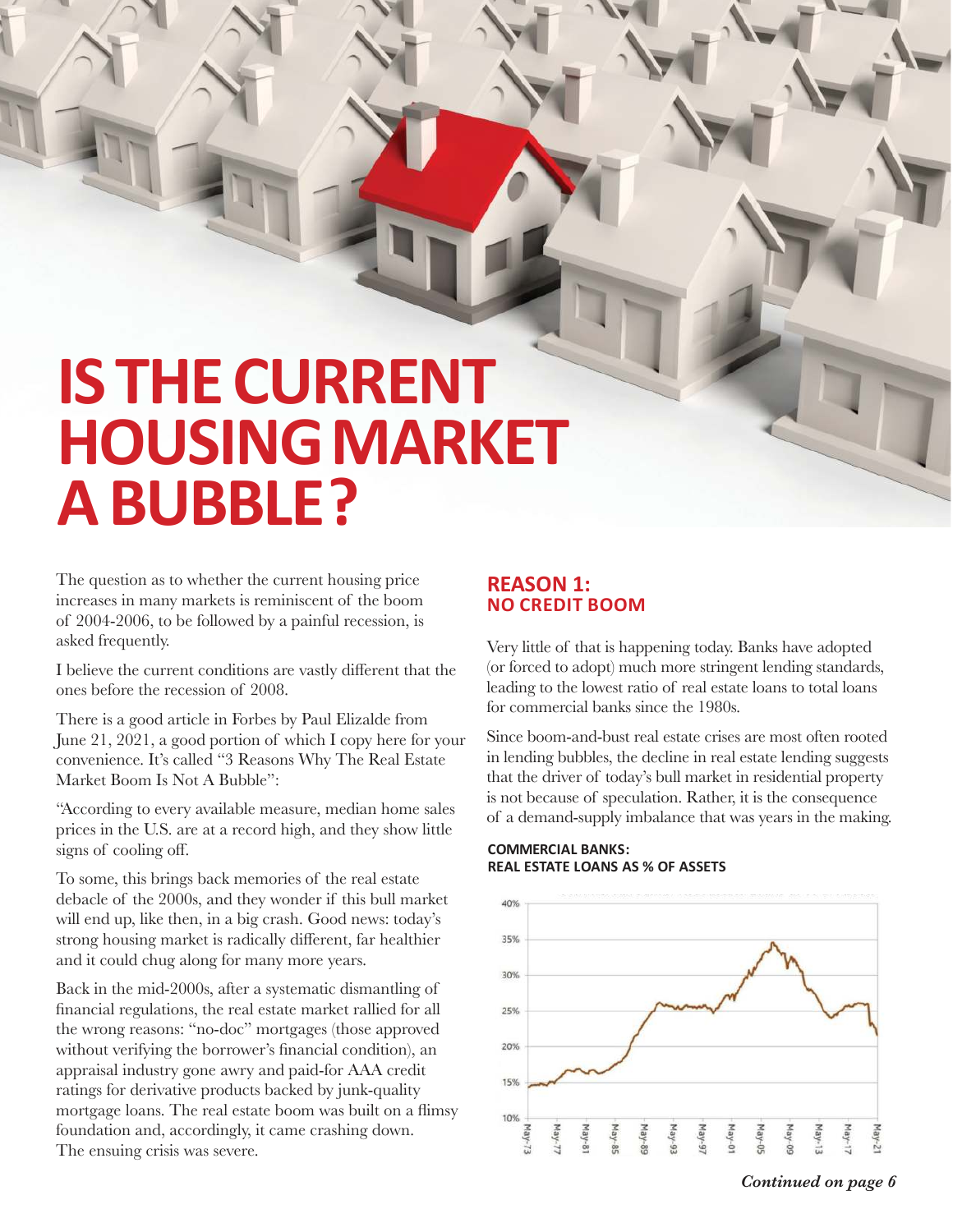# **How Hard and Soft Credit Pulls Affect Your Score**



**JOE MERANTE** *Continental Credit*

You all know this person, and if you don't it's probably because it's you. The person who opens their wallet or purse, only to receive an explosion of store credit cards like an erupting volcano. This is all due to that delightful store clerk asking them at every store if they want that tremendous 20% off today's purchases by applying for their store card. Other than having too many revolving accounts, these types of individuals are also being crippled with "too many inquiries" (as indicated on their credit report).

Here is the reality. The impact of applying for this card - or anytime you are applying for debt - will fluctuate from person to person based on their unique report and history. In the overall scheme of things, a single credit inquiry can be big, typically ranging from 2 to 5 points lost or one percent of your score. This can really add up over the year. Fair Isaac Corporation's algorithms will view someone as a greater risk when they see them applying for multiple new credit lines in a short period of time. Think about it; if you have someone applying for a mortgage, car

loan, and credit card all in the same week they have a much better chance of overextending themselves than someone that pulls their credit once every six months. Statistically, people with six inquiries or more on their credit report in the last 12 months are up to eight times more likely to declare bankruptcy than someone with no inquiries at all.

Let's not forget what a credit score is. It's a tool invented to make people pay their bills on time and assess their risk. So, the more bills you have to worry about each month, the greater the risk you are going to miss one. Something to think about the next time you are tempted to save that 20% while at the mall, or when that new-car smell starts becoming really appealing.

People often ask me if checking your own credit will result in a hard inquiry. The short answer is no. Online reports are soft credit check, so it won't lower your scores. The difference between a hard and soft inquiry generally comes down to whether you gave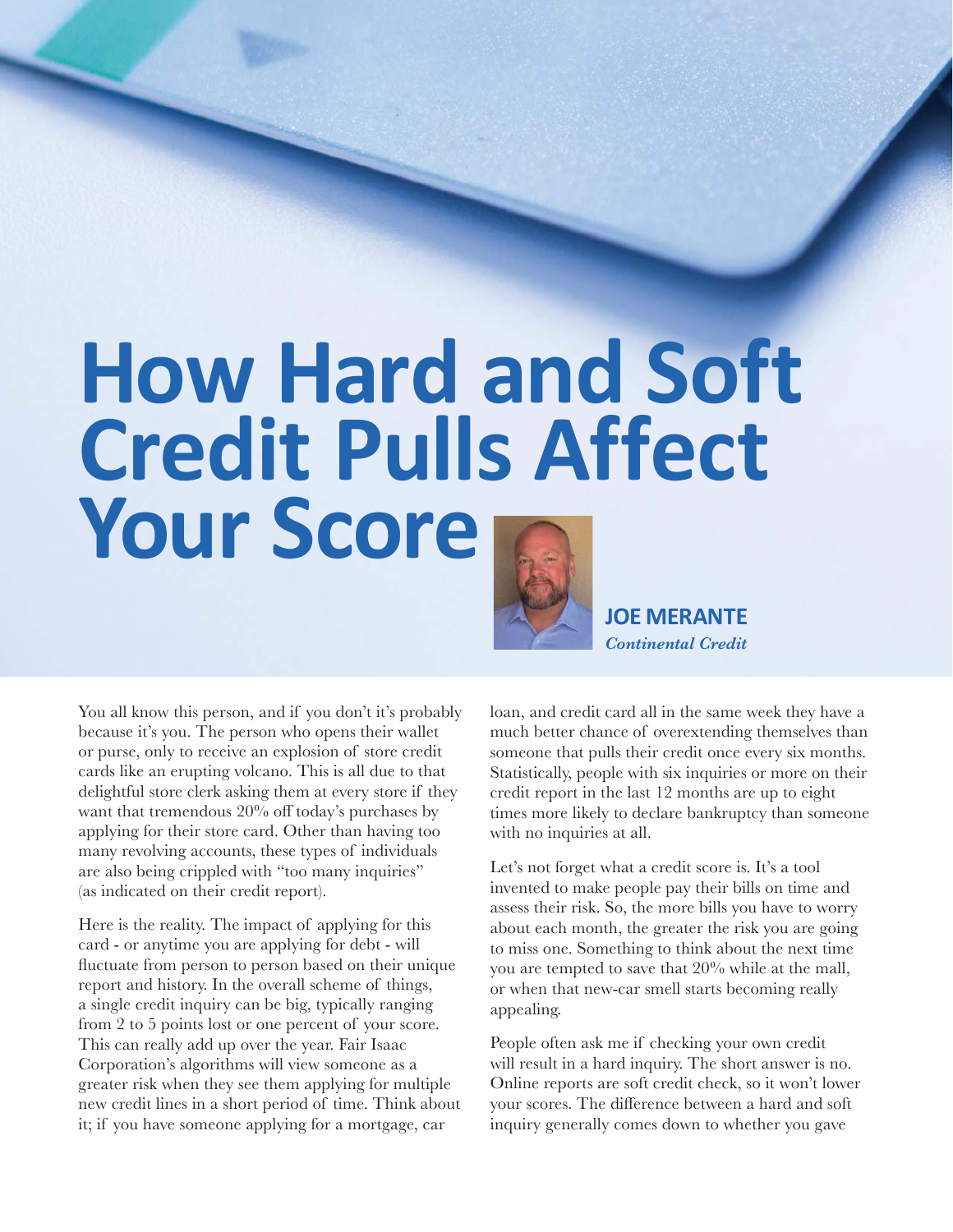

the lender permission to check your credit. If you did, it may be reported as a hard inquiry. If you didn't, it should be reported as a soft inquiry.

Here are some examples of when a hard inquiry or a soft inquiry might be placed on your credit reports.

#### **COMMON HARD INQUIRIES**

- Mortgage applications
- Credit Card applications
- Personal loan applications
- Student loan applications
- Auto loan applications

#### **COMMON SOFT INQUIRIES**

- Checking your credit score online
- "Prequalified" credit card offers
- "Prequalified" insurance quotes
- Employment verification (i.e., background check)

*Let's not forget what a credit score is. It's a tool invented to make people pay their bills on time and assess their risk. So, the more bills you have to worry about each month, the greater the risk you are going to miss one.*

So "maybe" this is you or maybe you are with the other 99.9% of us who just complain that we have unauthorized inquiries on our report doing who knows what amount of damage. Regardless of how those shady inquiries got on in the first place, if you contact us to remove them, they will be leaving in a haste. By the time we are finished, those bureaus will have to verify all sorts of information about the inquiry, and the bureaus and creditors can seldom be bothered with this process. Let us know how we can help you with your score today.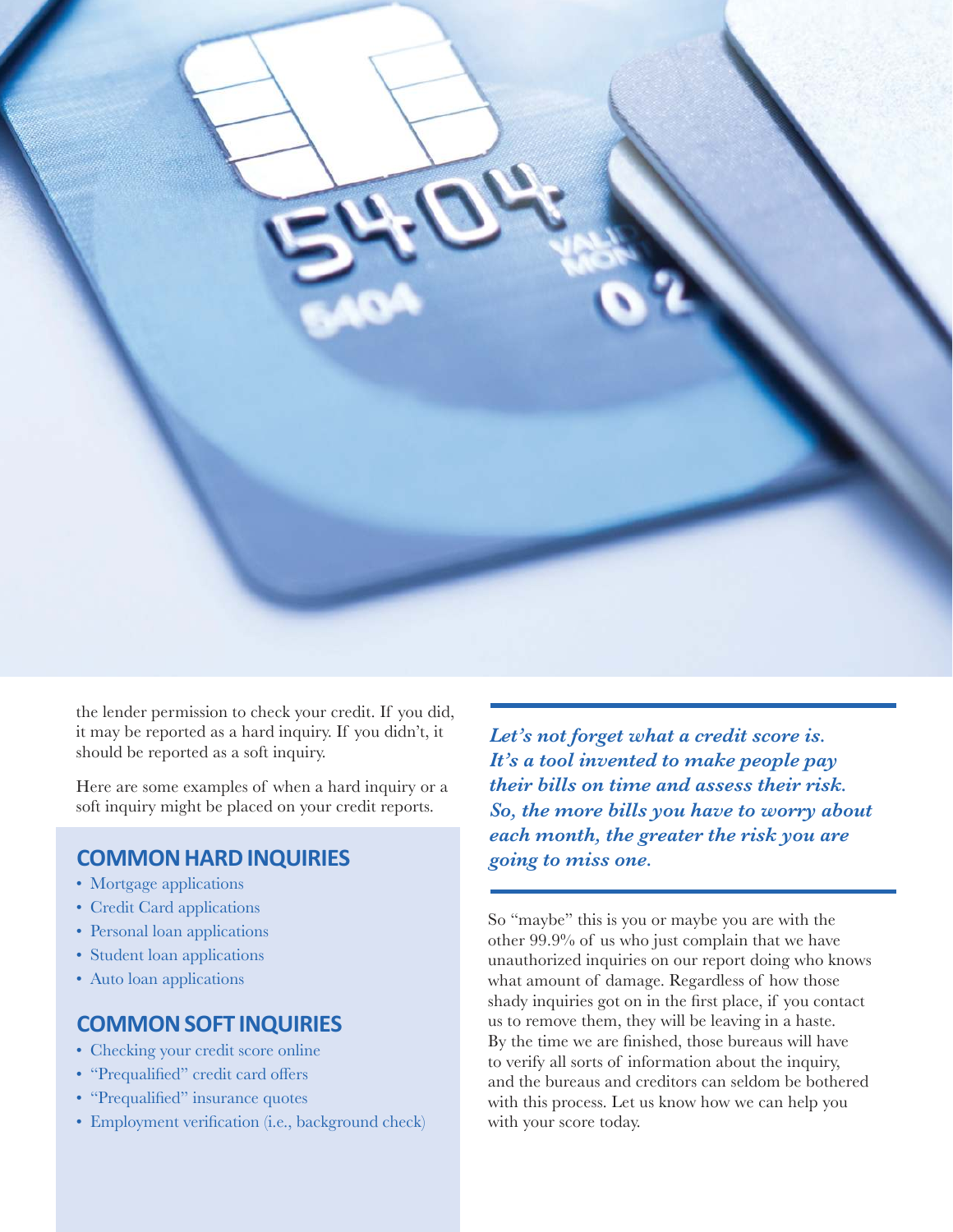#### *IS THE CURRENT HOUSING MARKET A BUBBLE?, Continued from page 3*

#### **REASON 2: HUGE SHORTAGE OF HOMES**

The real estate crisis of 2008 hit builders hard, and it took a long time for them to get back on their feet and resume normal operations. As a result, the supply of new units fell well behind the mounting need for the demand arising simply from the growth in the number of households.

#### **MORTGAGE PAYMENTS FOR THE MEDIAN HOME ARE THE MOST AFFORDABLE SINCE RECORDS STARTED**



This supply demand imbalance grew largely under the radar, for two reasons. One is that it took some time for consumers to rebuild their own finances before they were ready to buy homes. The other, related reason, is that the very number of new households dipped in the aftermath of the crisis, as it often does after a recession.

In fact, according to the U.S. Census Bureau, there were fewer households in 2020 than in 2019–the first time ever that this number shrank from one year to the next. This is due to the unique characteristics of the 2020 recession (lockdowns in place, forcing some to consolidate living quarters), and it set up the conditions for the sharp snap-back of demand for new homes taking place today.

Thanks to stimulus packages and depressed spending patterns during the pandemic, the savings rate also grew to the highest on record after the pandemic, setting the stage for a sharp rebound in the number of new households this year, and possibly the next. This will contribute to the housing deficit, prolonging the conditions for strong demand.

#### **HOUSING STARTS (THOUSAND UNITS)**



#### **REASON 3: HOMES ARE MORE AFFORDABLE THAN EVER**

Most remarkably, homes are at their most affordable in more than a generation. Mortgage payments for the median U.S. home have not been this low as a percentage of household income since at least 1984, when the series for household income began, and probably for several decades before that.

Mortgage rates (or home prices) would have to roughly double for this percentage to climb from less than onequarter of household income, as it is today, to about onethird, where it was for a decade before the pandemic. Moreover, this is based on the full median price of a U.S. home. Considering that mortgages typically cover 70% of the purchase price, the affordability of monthly payments may be even higher, at least before taking into account the down payment required upfront.

The conclusion is that, despite the noticeable escalation of real estate prices and the drought in home inventory that Realtors report everywhere, there seem to be no signs of a real estate bubble. With homes affordable and scarce, it would appear that prices may have considerably more upside before they can be considered expensive, other things (mortgage rates, household income) being roughly equal. The backlog in housing starts could take years to resolve, especially if construction activity slows down in response to higher costs for building materials earlier this year.

One caveat is that this analysis applies to the vast middle of American consumers, but the top and bottom tiers require different considerations."

The markets in which our ICG investors buy in, fall squarely in the category of "the vast middle", so the above information is relevant to us as investors. We do not invest on high end markets, nor in the bottom tier.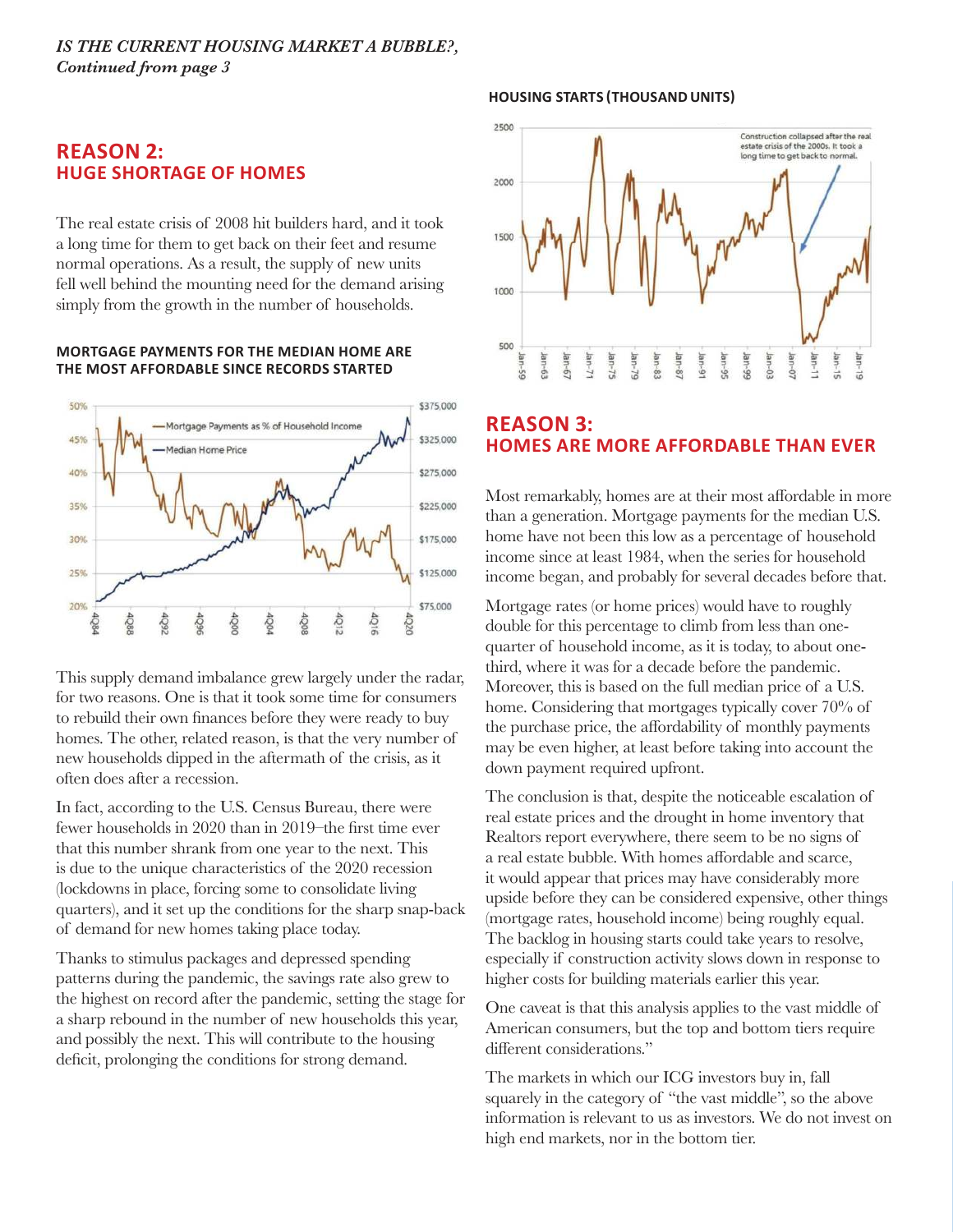### **Many Housing Markets Show Signs of Cooling. WILL IT INCREASE SCARCE INVENTORY?**



Lumber prices had gone up to an astounding peak of \$1,670 per thousand board feet on May 7th, 2021. Since then, lumber prices had a series of price losses and in mid-July it is under \$540 per thousand board feet. Lumber futures as of July 30 were hovering around \$603 per thousand board feet - 64% lower than the record high of \$1,711 achieved in May. A year ago, the commodity was trading at roughly \$448 per thousand board feet.

There is a possibility that lumber prices will increase by the end of 2021 due to some of the new infrastructure spending, increased home renovation and increased housing starts. Nevertheless, they are unlikely to reach the recent peak.

Sellers are starting to put more houses on the market, as some buyers have decided to wait this period out. There is a Redfin report from July 9, 2021 by Tim Ellis and Taylor Marr from which I quote here:

"Sellers are coming back to the housing market. The number of homes newly listed for sale surpassed 2019 levels for the first time since the start of the year during the four weeks ending July 4. Despite a long-awaited increase in the supply of homes for sale, home-buying demand continued to slip, leaving the market feeling a few degrees cooler.

Pending sales posted their smallest year-over-year increase in almost a year and fell twice as fast month over month as they did during this same time in 2009. The Redfin Homebuyer Demand Index—a measure of requests for home tours and other services from Redfin agents—also fell 1.2% week-over-week, and there was a similar decline in mortgage purchase applications."

We are seeing, even in the past week since the Redfin report, more sellers realizing that they better come back into the market, lest they lose out if prices weaken. Buyers, simultaneously, have shown more signs of being resigned to "waiting out" this cycle, and many decided to rent for another year before revisiting the idea of looking to buy a home.

Coupled with lumber price coming down to earth, decreased buyers' frenzied demand, and more homes for sale, we should be seeing more inventory available in the coming weeks and months.

Here is some information from an article in Yahoo Finance on 7/31/2021 by Georgina Tzanetos. A few quotes follow: "Sales of newly built homes in June fell 6.6% below the revised May rate. This represents a fall to an annualized rate of 676,000 below May's rate of 724,000 and a whopping 19.4% below the June 2020 estimate of 839,000 according to the U.S. Census Bureau. The median home price for a new home rose around 6% compared with the previous month's gains as high as 15-20%. This decline could mean that the inflated home prices seen throughout the year are finally correcting." And "The USCB also adds that the inventory of new homes for sale increased from a 5.5-month supply in May to a 6.3-month supply in June."

It seems that we should see more inventory , especially in the types of market we like to invest in, which are inherently affordable relative to more expensive markets on the coasts.

We will discuss this issue much more during our September event. By then, of course, we will also have seen more events unfolding.

## Retirement Riches Testimonials

" I bought several investment homes with your help. Did well. Recently sold one at a great profit.  **Doing a 1031 exchange with the proceeds to expand my portfolio ." — Gordon C.**

**" I retired, thanks to you. I currently own 11 homes in 4 cities I bought with your help. Few of them are free and clear. I'm buying two more to further strengthen my future." — David B.**

**" I'm relatively new and bought one home last year. Very happy with it and eager to continue.**  Waiting for supply to meet demand." - Gal R.